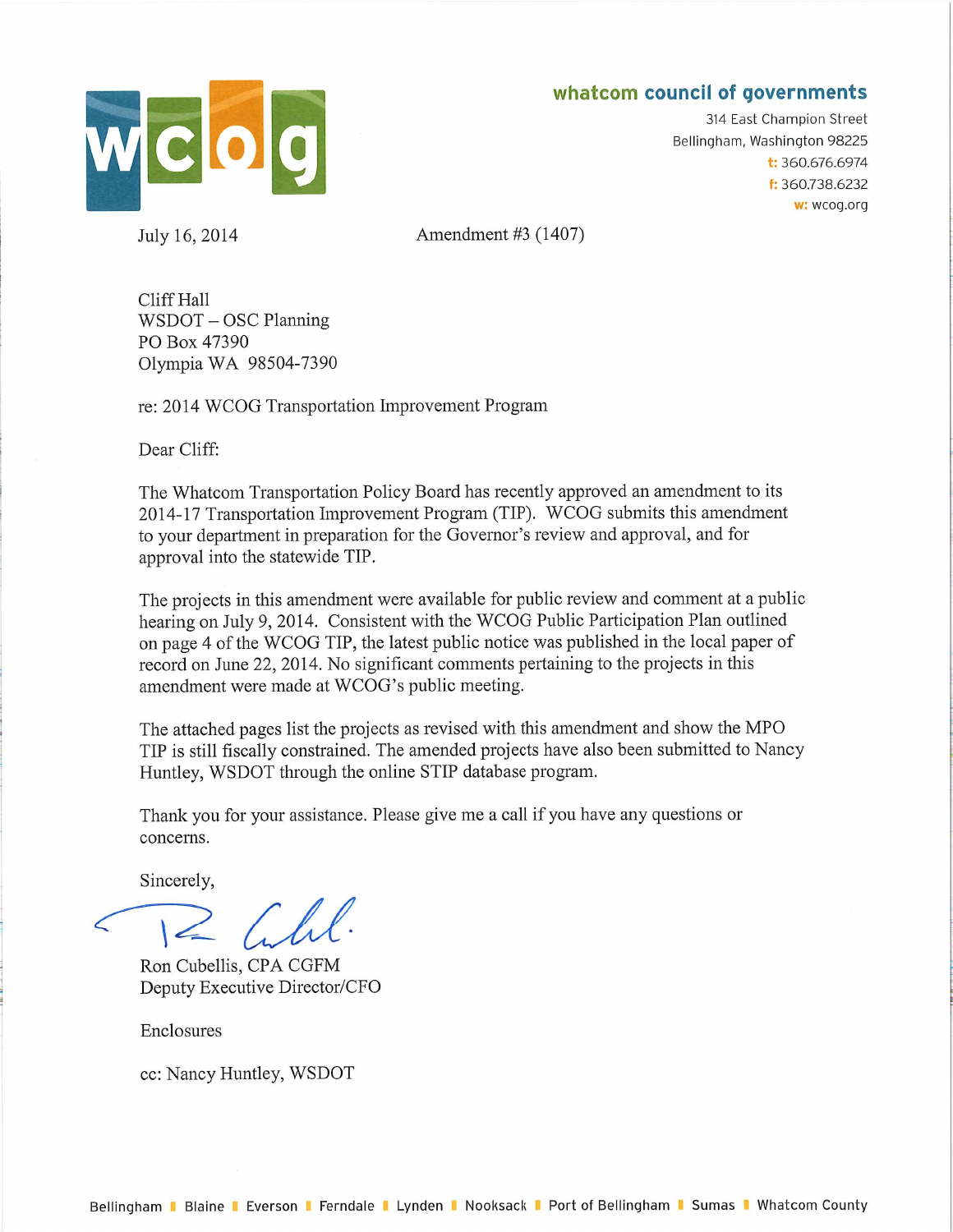# Whatcom Council of Governments

2014 Transportation Improvement Program

## Amendment Table

July 9, 2014

| Item# | Agency      | <b>Project Name</b>                                                       | <b>STIP</b><br>Change | Action                                                               | Added<br><b>Funds</b> | <b>Total Project</b><br>Cost | <b>Federal Source</b>                           |
|-------|-------------|---------------------------------------------------------------------------|-----------------------|----------------------------------------------------------------------|-----------------------|------------------------------|-------------------------------------------------|
|       | <b>WCOG</b> | <b>Dynamic Border</b><br>Management - System<br><b>Optimization Tools</b> | <b>New</b>            | Add Integrated Corridor<br><b>Management Planning</b><br>Grant funds | \$150,000             | \$187,500                    | Federal Highway<br>Administration               |
|       | Bellingham  | Alabama St Corridor<br><b>Multimodal Safety</b><br>Improvements           | Amend                 | Revise Project Cost and<br><b>Funding Source</b>                     | \$1,119,266           | \$2,586,090                  | <b>Highway Safety</b><br>Improvement<br>Program |
|       | <b>WCOG</b> | <b>Whatcom Smart Trips</b>                                                | <b>New</b>            | Add STP funds to<br><b>Whatcom Smart Trips</b><br>program            | \$500,000             | \$500,000                    | Surface<br>Transportation<br>Program            |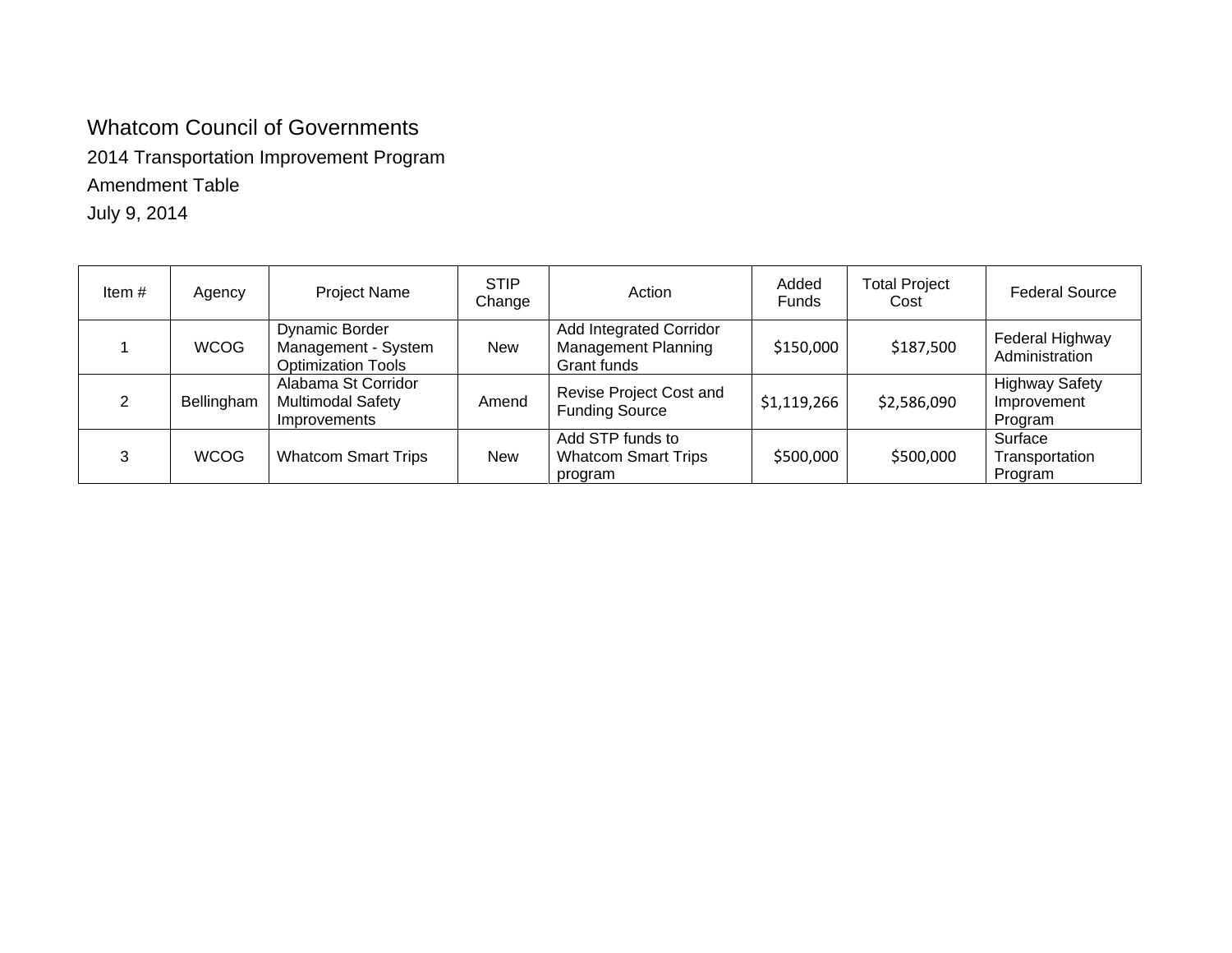#### WHATCOM COUNCIL OF GOVERNMENTS

2014 Transportation Improvement Program

Amendment #3 (1407)

MPO Financial Feasibility Summary

Anticipated Federal Funding\* & Programmed Expenditures (in Thousands)

|              | <b>Funding Type</b> | Year | Carry-over<br>Previous Yr. | Anticipated<br>Allocation | Available<br>Revenue | Programed<br>Totals | Remaining<br>Funds |
|--------------|---------------------|------|----------------------------|---------------------------|----------------------|---------------------|--------------------|
|              | STP (R) & (US)      | 2014 | \$1,936                    | \$2,741                   | \$4,677              | \$3,946             | \$731              |
|              | STP (R) & (US)      | 2015 | \$731                      | \$2,741                   | \$3,472              | \$1,322             | \$2,151            |
| Funds        | STP (R) & (US)      | 2016 | \$2,151                    | \$2,741                   | \$4,892              | \$3,820             | \$1,071            |
|              | STP (R) & (US)      | 2017 | \$1,071                    | \$2,741                   | \$3,812              | \$2,136             | $$1,676$ **        |
| Federal      | <b>Subtotals</b>    |      | \$5,889                    | \$10,964                  | \$16,853             | \$11,224            |                    |
|              |                     |      |                            |                           |                      |                     |                    |
| WCOG-Managed | TAP (US)            | 2014 | \$113                      | \$246                     | \$359                | \$272               | \$87               |
|              | TAP (US)            | 2015 | \$87                       | \$246                     | \$333                | \$0                 | \$333              |
|              | TAP (US)            | 2016 | \$333                      | \$0                       | \$333                | \$0                 | \$333              |
|              | TAP (US)            | 2017 | \$333                      | \$0                       | \$333                | \$0                 | \$333 **           |
|              | <b>Subtotals</b>    |      | \$866                      | \$492                     | \$1,358              | \$272               |                    |
| Subtotals    |                     |      | \$6,755                    | \$11,456                  | \$18,211             | \$11,496            | \$2,009            |

|                             | וכטן אטן חוך                                                                                                                                                                                                                                                                                                                              | <b>LUT</b>          | ⊥ر ب     | 74,141   | ے ، ہیں ب | عەدر⊥ب    | 1 د 1 ر 2 ب |
|-----------------------------|-------------------------------------------------------------------------------------------------------------------------------------------------------------------------------------------------------------------------------------------------------------------------------------------------------------------------------------------|---------------------|----------|----------|-----------|-----------|-------------|
|                             | STP (R) & (US)                                                                                                                                                                                                                                                                                                                            | 2016                | \$2,151  | \$2,741  | \$4,892   | \$3,820   | \$1,071     |
|                             | STP (R) & (US)                                                                                                                                                                                                                                                                                                                            | 2017                | \$1,071  | \$2,741  | \$3,812   | \$2,136   | \$1,676     |
| WCOG-Managed Federal Funds  | Subtotals                                                                                                                                                                                                                                                                                                                                 |                     | \$5,889  | \$10,964 | \$16,853  | \$11,224  |             |
|                             | TAP (US)                                                                                                                                                                                                                                                                                                                                  | 2014                | \$113    | \$246    | \$359     | \$272     | \$87        |
|                             | TAP (US)                                                                                                                                                                                                                                                                                                                                  | 2015                | \$87     | \$246    | \$333     | \$0       | \$333       |
|                             | TAP (US)                                                                                                                                                                                                                                                                                                                                  | 2016                | \$333    | \$0      | \$333     | \$0       | \$333       |
|                             | TAP (US)                                                                                                                                                                                                                                                                                                                                  | 2017                | \$333    | \$0      | \$333     | \$0       | \$333       |
|                             | Subtotals                                                                                                                                                                                                                                                                                                                                 |                     | \$866    | \$492    | \$1,358   | \$272     |             |
| Subtotals                   |                                                                                                                                                                                                                                                                                                                                           |                     | \$6,755  | \$11,456 | \$18,211  | \$11,496  | \$2,009     |
|                             | 5307                                                                                                                                                                                                                                                                                                                                      | 2014                | \$3,632  | \$800    | \$4,432   | \$4,432   | \$0         |
|                             | <b>Bridge</b>                                                                                                                                                                                                                                                                                                                             | 2014                | \$3,828  | \$0      | \$3,828   | \$3,611   | \$217       |
|                             |                                                                                                                                                                                                                                                                                                                                           | 2015                | \$217    | \$0      | \$217     | \$217     | \$0         |
|                             | CBI                                                                                                                                                                                                                                                                                                                                       | 2014                | \$9,665  | \$0      | \$9,665   | \$7,225   | \$2,440     |
|                             |                                                                                                                                                                                                                                                                                                                                           | 2015                | \$2,440  | \$0      | \$2,440   | \$2,440   | \$0         |
|                             |                                                                                                                                                                                                                                                                                                                                           | 2016                | \$0      | \$6,401  | \$6,401   | \$6,401   | \$0         |
|                             | Demonstration                                                                                                                                                                                                                                                                                                                             | 2015                | \$5,918  | \$0      | \$5,918   | \$5,918   | \$0         |
|                             | Discretionary                                                                                                                                                                                                                                                                                                                             | 2014                | \$1,767  | \$0      | \$1,767   | \$260     | \$1,507     |
|                             |                                                                                                                                                                                                                                                                                                                                           | 2015                | \$1,507  | \$150    | \$1,657   | \$1,657   | \$0         |
|                             | <b>HSIP</b>                                                                                                                                                                                                                                                                                                                               | 2014                | \$1,745  | \$0      | \$1,745   | \$163     | \$1,582     |
|                             |                                                                                                                                                                                                                                                                                                                                           | 2015                | \$1,582  | \$0      | \$1,582   | \$1,582   | \$0         |
| State-Managed Federal Funds | <b>NHPP</b>                                                                                                                                                                                                                                                                                                                               | 2014                | \$0      | \$5,525  | \$5,525   | \$5,525   | \$0         |
|                             |                                                                                                                                                                                                                                                                                                                                           | 2015                | \$0      | \$271    | \$271     | \$271     | $$0$$       |
|                             |                                                                                                                                                                                                                                                                                                                                           | 2016                | \$0      | \$2,483  | \$2,483   | \$2,483   | \$0         |
|                             | <b>SRTS</b>                                                                                                                                                                                                                                                                                                                               | 2014                | \$246    | \$0      | \$246     | \$246     | \$0         |
|                             | STP                                                                                                                                                                                                                                                                                                                                       | 2014                | \$0      | \$8,823  | \$8,823   | \$8,823   | \$0         |
|                             | STP(BR)                                                                                                                                                                                                                                                                                                                                   | 2014                | \$6,583  | \$0      | \$6,583   | \$4,883   | \$1,700     |
|                             |                                                                                                                                                                                                                                                                                                                                           | 2015                | \$1,700  | \$0      | \$1,700   | \$1,700   | \$0         |
|                             | STP(S)                                                                                                                                                                                                                                                                                                                                    | 2014                | \$4,091  | \$0      | \$4,091   | \$3,504   | \$587       |
|                             |                                                                                                                                                                                                                                                                                                                                           | 2015                | \$587    | \$0      | \$587     | \$587     | \$0         |
|                             | TAP(SR)                                                                                                                                                                                                                                                                                                                                   | 2014                | \$237    | \$0      | \$237     | \$78      | \$159       |
|                             |                                                                                                                                                                                                                                                                                                                                           | 2015                | \$159    | \$0      | \$159     | \$159     | \$0         |
| Subtotals                   |                                                                                                                                                                                                                                                                                                                                           |                     | \$45,904 | \$24,453 | \$70,357  | \$62,165  |             |
|                             |                                                                                                                                                                                                                                                                                                                                           |                     |          |          |           |           |             |
|                             | Total Federal Funds (WCOG-<br>Managed & WSDOT-Managed):                                                                                                                                                                                                                                                                                   |                     | \$39,761 | \$35,909 | \$75,670  | \$73,661  | \$2,009     |
|                             | Total Local and Other Funds:                                                                                                                                                                                                                                                                                                              |                     | \$0      | \$18,517 | \$18,517  | \$18,517  | \$0         |
|                             | Total WSDOT State Funds:                                                                                                                                                                                                                                                                                                                  |                     | \$0      | \$14,580 | \$14,580  | \$14,580  | \$0         |
|                             |                                                                                                                                                                                                                                                                                                                                           | <b>Grand Totals</b> | \$39,761 | \$69,006 | \$108,767 | \$106,758 | \$2,009     |
|                             | * The funding represented in this table has been found to satisfy WCOG's financial constraint<br>requirement, which consists of funding found to be secured or resonably expected to be available. The<br>latter includes funding scheduled but not yet appropriated.<br>** Available for Rural projects and future Metropolitan projects |                     |          |          |           |           |             |
|                             |                                                                                                                                                                                                                                                                                                                                           |                     |          |          |           |           |             |

| Total Federal Funds (WCOG-<br>Managed & WSDOT-Managed): | \$39,761 | \$35.909 | \$75.670  | \$73,661  | \$2,009 |
|---------------------------------------------------------|----------|----------|-----------|-----------|---------|
| <b>Total Local and Other Funds:</b>                     | \$0      | \$18.517 | \$18.517  | \$18,517  | \$0     |
| Total WSDOT State Funds:                                | \$0      | \$14.580 | \$14.580  | \$14,580  | \$0     |
| <b>Grand Totals</b>                                     | \$39,761 | \$69,006 | \$108.767 | \$106,758 | \$2,009 |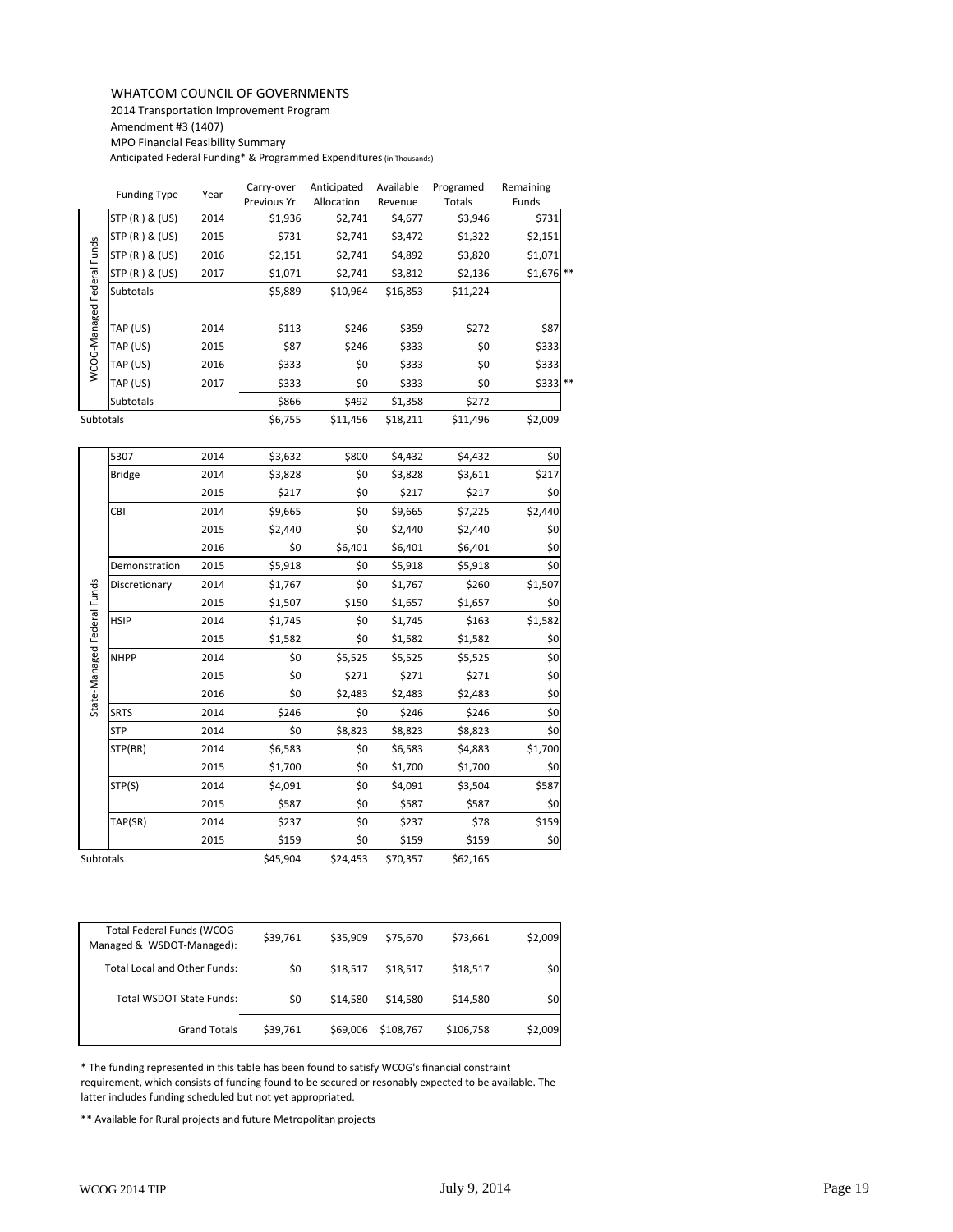#### **Washington State S. T. I. P.**

#### **2014 to 2017**

### **(Project Funds to Nearest Dollar)**

| <b>MPO/RTPO: WCoG</b>  | Y Inside       | N Outside |           | July 17, 2014 |
|------------------------|----------------|-----------|-----------|---------------|
| <b>County: Whatcom</b> |                |           |           |               |
| Agency: Bellingham     |                |           |           |               |
|                        | Total<br>_ _ _ |           | _ _ _ _ _ | $- - - -$     |

| Func<br><b>CIs</b> | <b>Project</b><br><b>Number</b> | <b>PIN</b> | <b>STIP ID</b> | Imp<br>Type | Project<br>Length | Environmental<br>⊤ур⊾ | RW<br><b>Required</b> | Begin<br>Termini | End<br>Termini | <b>Total Est.</b><br>Cost of<br><b>Project</b> | <b>STIP</b><br>Amend.<br>No. |
|--------------------|---------------------------------|------------|----------------|-------------|-------------------|-----------------------|-----------------------|------------------|----------------|------------------------------------------------|------------------------------|
| 16                 | 5510(006)                       |            | BHAM 31        | $\sim$      | .750              | $\sim$ $-$            | No                    | Cornwall Ave     | St. Clair      | 2,586,090                                      | 14-07                        |

Alabama Street Corridor Multimodal Safety Improvements

Based on the results of the feasibility study, the project will improve safety for pedestrians, bicyclists, transit riders, and motorists by reconfiguring lanes, adding median curb and pedestrian crossings, replacing speed limit signs to lower the speed limit, and resurfacing pavement.

| <b>Funding</b> |                             |                          |                      |                        |                    |                    |           |
|----------------|-----------------------------|--------------------------|----------------------|------------------------|--------------------|--------------------|-----------|
| <b>Phase</b>   | <b>Start Date</b>           | <b>Federal Fund Code</b> | <b>Federal Funds</b> | <b>State Fund Code</b> | <b>State Funds</b> | <b>Local Funds</b> | Total     |
| <b>PE</b>      | 2014                        | <b>HSIP</b>              | 53,432               |                        | 0                  | 0                  | 53,432    |
| <b>CN</b>      | 2015                        | <b>HSIP</b>              | 1,261,824            |                        | 0                  | 1,075,266          | 2,337,090 |
|                |                             | <b>Project Totals</b>    | 1,315,256            |                        | 0                  | 1,075,266          | 2,390,522 |
|                | <b>Expenditure Schedule</b> |                          |                      |                        |                    |                    |           |
|                | Phase                       | 1st                      |                      | 2nd                    | 3rd                | 4th                | 5th & 6th |
|                | PE                          | 53,432                   |                      | 0                      | 0                  | $\mathbf 0$        | 0         |
|                | <b>CN</b>                   |                          | 0                    | 2,337,090              | $\mathbf 0$        | $\mathbf 0$        | 0         |
|                | <b>Totals</b>               | 53,432                   |                      | 2,337,090              | 0                  | 0                  | 0         |
|                |                             |                          |                      |                        |                    |                    |           |

|                                     | Federal Funds |                    |              |           |
|-------------------------------------|---------------|--------------------|--------------|-----------|
|                                     |               | <b>State Funds</b> | `.ocal Funds | Total     |
| <b>Agency Totals for Bellingham</b> | ,315,256      |                    | .075,266     | 2,390,522 |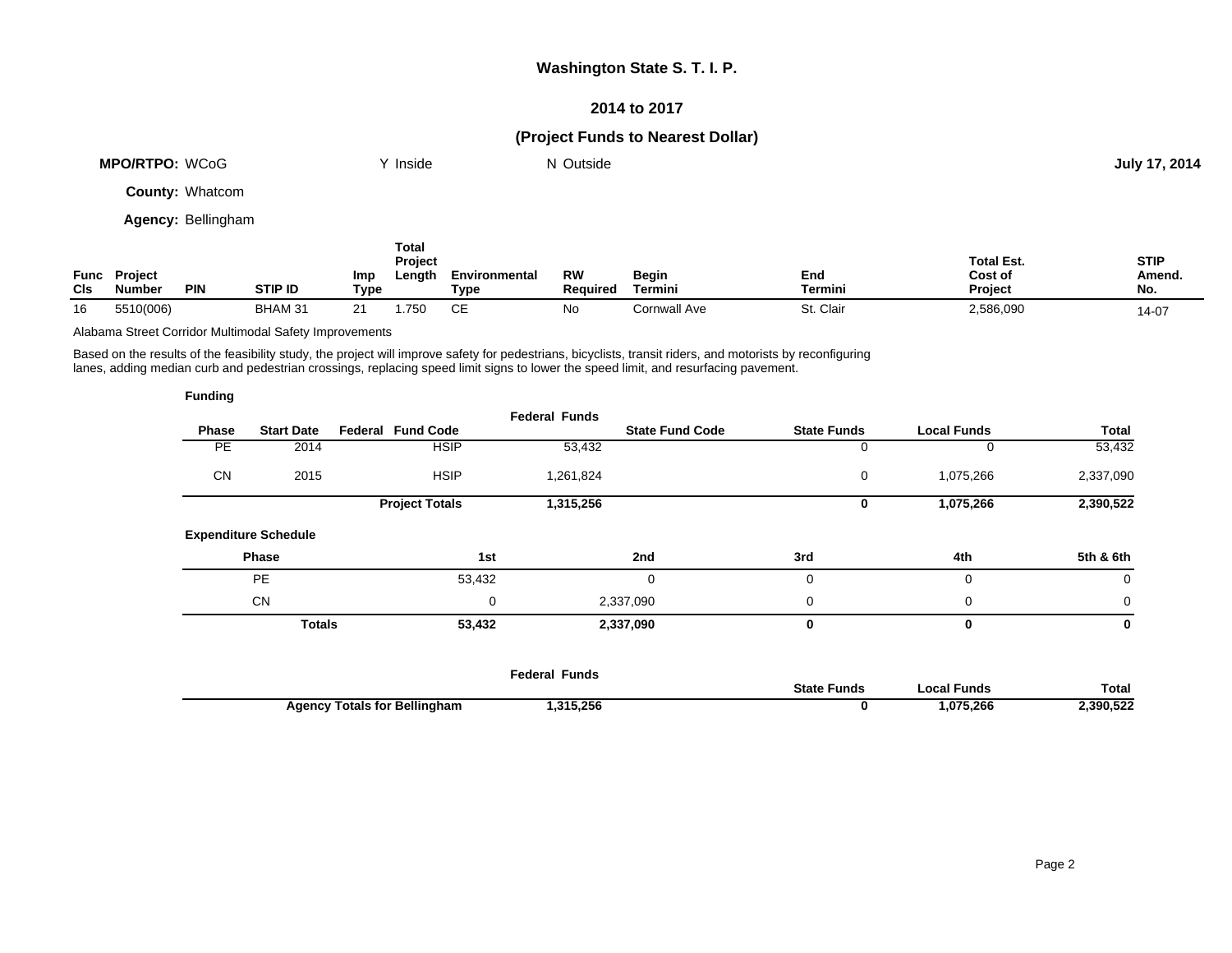### **Washington State S. T. I. P.**

### **2014 to 2017**

### **(Project Funds to Nearest Dollar)**

|             | <b>MPO/RTPO: WCoG</b>                 |                 |                                              |                    | Y Inside                          |                       | N Outside             |                         |                    |                                         | July 17, 2014                |
|-------------|---------------------------------------|-----------------|----------------------------------------------|--------------------|-----------------------------------|-----------------------|-----------------------|-------------------------|--------------------|-----------------------------------------|------------------------------|
|             |                                       | County: Whatcom |                                              |                    |                                   |                       |                       |                         |                    |                                         |                              |
|             | Agency: WCoG                          |                 |                                              |                    |                                   |                       |                       |                         |                    |                                         |                              |
| Func<br>CIs | Project<br><b>Number</b>              | <b>PIN</b>      | STIP ID                                      | <b>Imp</b><br>Type | <b>Total</b><br>Project<br>Length | Environmental<br>Type | <b>RW</b><br>Required | <b>Begin</b><br>Termini | End<br>Termini     | <b>Total Est.</b><br>Cost of<br>Project | <b>STIP</b><br>Amend.<br>No. |
| $00\,$      |                                       |                 | WCOG 4                                       | 19                 | 0.000                             | <b>CE</b>             | No                    | n/a                     | n/a                | 187,500                                 | 14-07                        |
|             | <b>IMTC Dynamic Border Management</b> |                 |                                              |                    |                                   |                       |                       |                         |                    |                                         |                              |
|             |                                       |                 | Employ Dynamic Border Management strategies. |                    |                                   |                       |                       |                         |                    |                                         |                              |
|             |                                       | <b>Funding</b>  |                                              |                    |                                   |                       |                       |                         |                    |                                         |                              |
|             |                                       | Phase           | <b>Start Date</b>                            |                    | <b>Federal Fund Code</b>          |                       | <b>Federal Funds</b>  | <b>State Fund Code</b>  | <b>State Funds</b> | <b>Local Funds</b>                      | Total                        |
|             |                                       | ALL             | 2015                                         |                    | Discretionary                     |                       | 150,000               |                         | 0                  | 37,500                                  | 187,500                      |
|             |                                       |                 |                                              |                    | <b>Project Totals</b>             |                       | 150,000               |                         | 0                  | 37,500                                  | 187,500                      |
|             |                                       |                 | <b>Expenditure Schedule</b>                  |                    |                                   |                       |                       |                         |                    |                                         |                              |
|             |                                       |                 | Phase                                        |                    |                                   | 1st                   |                       | 2nd                     | 3rd                | 4th                                     | 5th & 6th                    |
|             |                                       |                 | ALL                                          |                    |                                   | 0                     |                       | 137,500                 | 50,000             | 0                                       | 0                            |
|             |                                       |                 | <b>Totals</b>                                |                    |                                   | 0                     |                       | 137,500                 | 50,000             | 0                                       | 0                            |